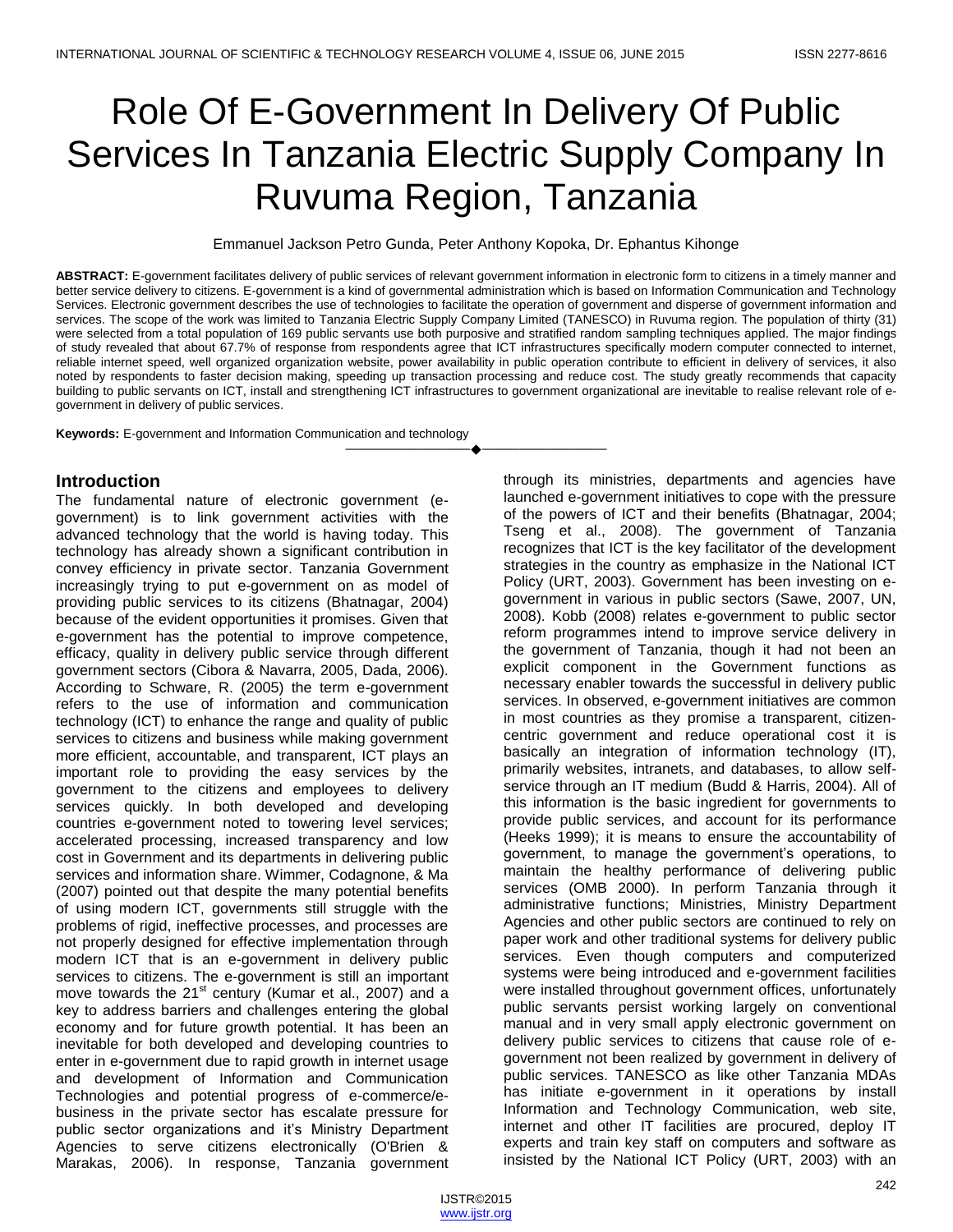emphasize the application of ICT in various public sector to delivery services.

## **Statement of the Problem**

It is more than decade now; since Tanzania government launched an e-government in public services provision, there has been a problem in delivery of public services. As argued by Berman (1997) that inadequacy of public services and information is believed to significantly reduce citizens' trust in government and their participation to improve quality of delivery services. Despite the efforts made by Tanzania Government and acknowledge that e-Government has a potential to enhance quality, efficiency, effectiveness and timely in public services provision to its citizenry (URT, 2003), more invest in e-government initiatives to various public sectors (Sawe, 2007, UN, 2008) and benefits are presume to be associated with e-Government that basically translates to provision services direct to users instead of traditional flow of paper work and queues in delivery of public services. In practice in Tanzania, Most of government sectors continued relaying on paper work and other traditional systems for delivery of public services. Although computers and computerized systems were being introduced and e-government facilities were installed throughout government, public servants unfortunately continue to depend work largely on conventional manual and in very small apply electronic government on delivery public services to citizens that cause role of e-government not realized in improve quality of delivery services It had shown that e-government has the potential to accelerate reforms in the public administration that influence improvement in improve quality of delivery services and enhance free flow of public information. Heeks (2002) argued that free flow of information through egovernment, government agencies, and private sectors potentially increase the quality, efficiency, effectiveness and timely to the citizens. It is not known to what extent the Tanzanian e-government that was launched in 2003, its role in delivery public service to Tanzania citizens. In this work it examined the role of e-government in delivery public services in government sectors as noted efforts made by Government to ensure ICT facilities are procured and installed.

# **General and Specific Objective**

The general objective of the work is to assess the role of egovernment in delivery of public services in Tanzania Electric Supply Company Ltd Ruvuma region office, with the specific objective of investigate the role of ICT infrastructures in delivery of public services that looking the contributions of ICT infrastructures in delivery of public services.

## **Theoretical Framework on E-government**

The recent advancements in the field of information and communication technology (ICT) have opened up huge

opportunities for governments and businesses alike to transform their operations and service delivery systems. They have also contributed to heighten public expectations and demands for increased and quality services from their respective agencies/service providers. Consequently, the governments' world over has been forced to undertake government role for ICT application in their operations aiming to inject speed and ease in service provision and thus achieve greater productivity and excellence. Commonly known as e-Government, the drive has become a major feature of the current administrative reforms globally Some Scholars have defined e-government in different ways: Coleman (2006) has defined e-government as the combination of electronic information-based services (e-administration) with the reinforcement of participatory elements (e-democracy) to achieve the objective of ―balanced e-government‖. Muir and Oppenheim (2002) defined e-government as the delivery of government information and services online through the internet or other digital means.

## **E-government Model of Delivery**

The e-government model of delivery by Brynard (2002) explains that e-government on the internet could handle all the government scenarios: government-to-citizen (G2C), government-to-business (G2B), and government to government (G2G). In other cases, these three scenarios are called primary delivery models of e-government (Kitaw, 2006); Kitaw derives a direct association of those models with improvement in efficiency, better accessibility of public services and better processes for democratic government. The G2C model represents all activities that the government may send or direct to citizens. In this model, citizens are just receivers and the government remains as the sender. Government websites and portals are good example of the G2C model as in many cases provide information directly to the public or information with public interest. The G2G model represents activities done within the government as an institution in connection with its agencies. The G2B model represents business activities that the government and its agencies may be conducting. A good example is governmental procurements, tenders, projects, taxes, banking and payable services. This model comprises business activities in government and it helps citizens and private companies who are interested in offering their services directly to the government and its agencies. The study uses this model to assess the role of e-government in delivery of public services to citizens, private companies, government and consider TANESCO as provider of electricity services to the entire Tanzanian nation. Nohria and Berkley (1994) argue that the implementation of ICTs to automate existing administrative procedures can improve the administrative system's efficiency and effectiveness without changing its underpinning logic. Roughly all the governments around the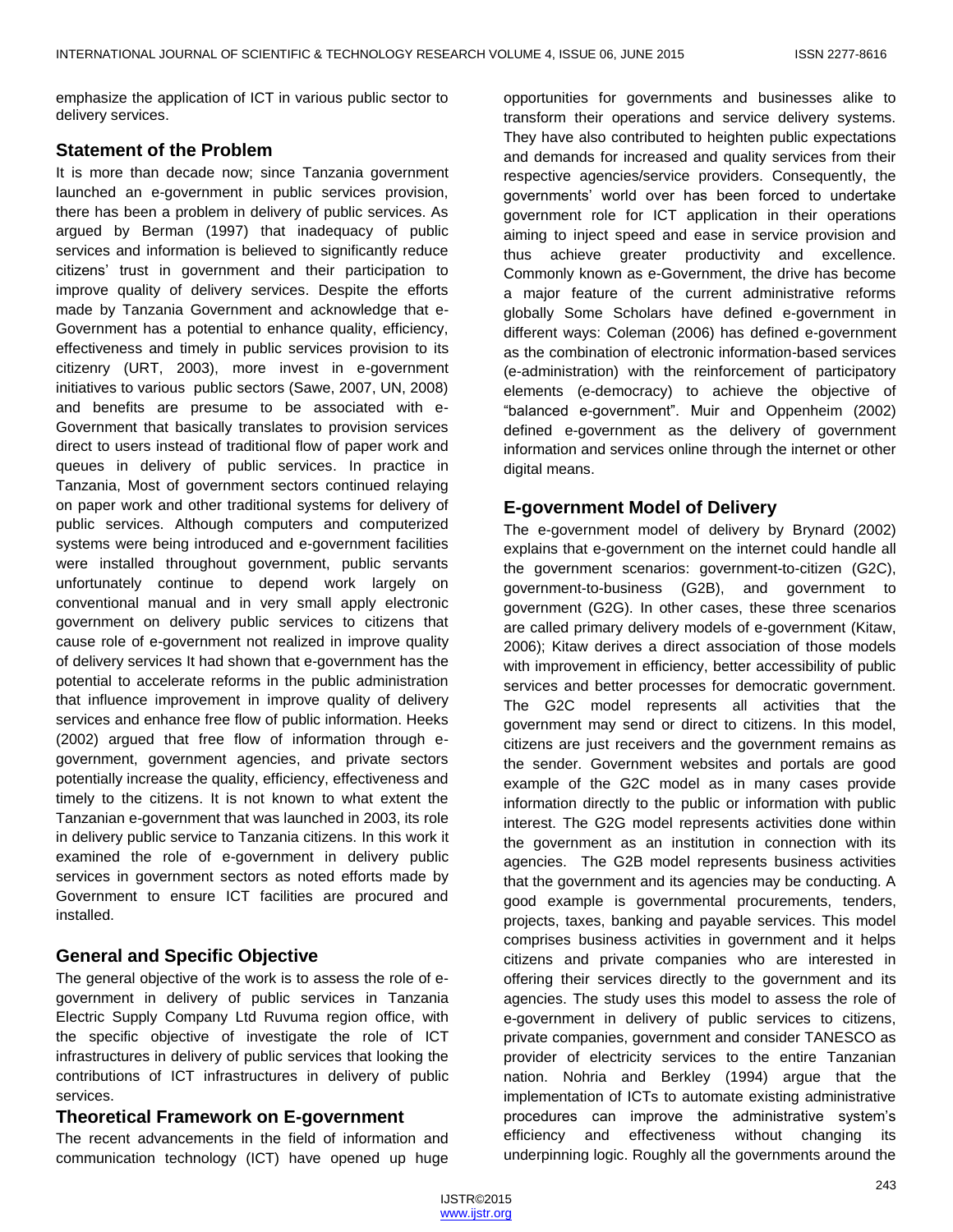developed world have envisioned ICTs as powerful instruments to improve the quality of the services provided to citizens and businesses and to rationalize the internal organization of the administrative apparatus. These new administrative apparatus embed ideas that contrast with the traditional administrative practices that have historically been driven by assumptions of bureaucratic efficiency: the delivery of public services according to principles of impersonality, equality and fairness du Gay, (1994). The egovernment model of delivery; potentially noted in TANESCO as government agency, the theory suggests the need for this government institution to expand its productivity, maximize efficiency and effectiveness when serving its customers. It also advocates minimizing unnecessary costs of production and delivery of services to its customers that may be incurred based on the bureaucracy that is not aware of the negative outcome of the red-tape.

## **The potential benefits of e-government**

Several studies have been conducted on e-government that is mostly an application of information technology and communication to improve the efficiency, effectiveness, transparency and responsibility of public governments, for instance, Kraemer & King, (2005), in delivery services through private or government structures in various sectors. Scholars had show number of benefits of e-government to governments, businesses, and citizens alike (Araujo & Grande 2003; Colesca & Dobrica 2008b: 205; Mofleh, Wanaous & Strachan 2008; Moon 2002). Yet, how these benefits will be achieved is still a debate. Despite the feasibility and availability of technology, 79 government agencies have confronted many challenges and problems in successfully developing and implementing e-government systems. It is argued that, the use of ICT for delivery public service cannot be abandoned said by Banks, et al., 2002. E-government is no-doubt a mechanism for the management of civil service at the global level. ITU, 2006 it improve the quality of service in the civil service to attain transparency, accountability, efficiency and timeliness. It has been adopted as a new "paradigm shift" for better service delivery by both the developing and developed countries. A number of researchers have argued that egovernment is mainly driven by the desire to improve accessibility to public information and services, lower costs, and improve efficiency (Adeboye, 1995; Herman, 1996; Heeks, 2002; Kenny, 2001. Kashorda (2009) observed that the Kenyan government has increased access to computers in all ministries. Further, Thompson agreed with the World Bank (2001) that the cost of implementing egovernment is high and only high demand would drop the cost. According to UN, (2003), the e-government are "overcoming the complexity of bureaucracy and simplify the process of dealing with public bureaucracy, providing seamless electronic public services, increasing efficiency,

transparency and accountability of public resources. It integrates internal organization with its external organization that will provide a multiple citizen needs. Dodd, (2000) in his study argued that e-commerce's evolution in the private sector, electronic government (e-government) seems to be the next generation of the development in the public sector. More and more governments around the world are introducing e-government as a means of reducing costs, improving services for citizens and increasing effectiveness and efficiency at national, regional and local levels of the public sector, UN, 2008 reported 179 out of 192 members developed strategies to implement egovernment systems, e-government identified as one of the top priorities for governments across the world (UN, 2008).

## **E-government and Service Delivery**

The impact of e-government in service delivery by Brynard (2002) in this work, Brynard argues that "for the government institution itself: an e-government framework creates a huge potential for improving the quality of service and cutting costs internally. The work of employees of the institution is made more interesting because employees' electronic work stations draw together the different information that they need. The people and organizations with which the government institution deals will benefit directly from improved knowledge, product and service offerings." It further noted by OECD (2003), benefits of implementing egovernment are improving efficiency and services, helping achieve specific policy outcomes, helping build trust between governments and citizens, by preventing corruption, and helping citizens' voice to be heard in the mass debate. The nature of ICT in e-government implementation makes those benefits possible and also individual voice can be conveyed electronically to all government departments and agencies without boundaries. Ndou (2004) in his study, the majority of government services come under the government-to-citizen, towards providing citizens and others with comprehensive electronic resources to respond to individuals' routine concerns and government transactions. Gregory, (2007), G2G is front, the use of information technologies by different governmental agencies to share or centralize information, or to automate and streamline intergovernmental business processes such as regulatory compliance, has produced numerous instances of time and cost savings and service enhancements, it also enhance and improve intergovernment organizational processes by streamlining cooperation and coordination (Gregory, 2007). Some researchers consider it as an internal part of G2G sector and others deal with it as a separate sector of egovernment (Riley, 2001), the quality of services is ensured by the reduced time that users spend on getting official documents, waiting and queuing to get documents, travelling as well as more customized products and services, error free documents, and 24\*7\*365 accessibility.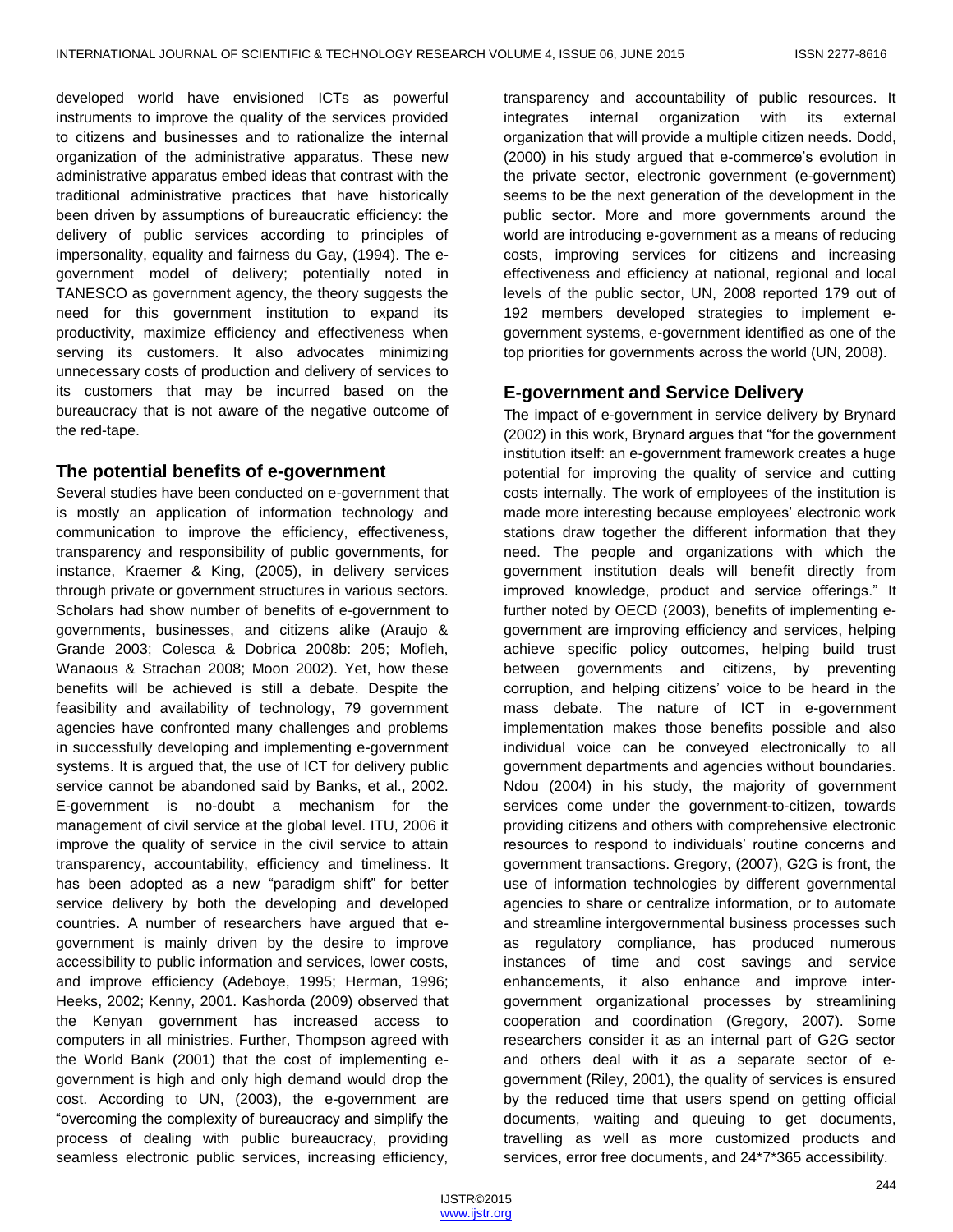## **The essence of ICT in e-government**

The OECD report, (2003); e-government is not about business as usual, but should instead focus on using ICT to transform the structures, operations and, most importantly, the culture of government. It further highlights that egovernment is an important component in terms of overall reform agendas because it serves as a tool for reform; renews interest in public management reform; highlights internal consistencies; and underscores commitment to good governance objectives (OECD, 2003). World Bank, (2001) e-government as the government owned or operated systems of information and communication technologies that transform relations with citizens, the private sector and/or other government agencies so as to promote citizens' empowerment, improve service delivery, strengthen accountability, increase transparency, or improve government efficiency (Ndou, 2004). Baoling, L. (2005) in his study stated that e-government aims at utilizing ICT to provide better quality services to the citizens through electronic means. The cost of technology is decreasing day by day through this developing countries can effectively utilized the benefits of technology Allen., et al., (2001). It may eventually transform the processes and structure of the government, empower civil servant to serve citizen better Satuanarayan, J. (2004).

## **ICT infrastructures enabled e-government**

E-government has become an umbrella term covering all use of information technology in government (Torres et al., 2006) and includes IT-based sharing of information and conducting transactions within the government (G2G), between government and businesses (G2B), and between government and citizen (G2C). As noted by Singh et al., (2010), e-government "...entails streamlining operational processes, transcribing information held by government agencies into electronic form, linking disparate databases, and improving ease of access to services for members of the public". E-government has also been promoted as a strategy of public sector reform, with a focus on how it can improve the managerial process (Kudo, 2010). Internetworking is required to enable appropriate sharing of information and open up new channels for communication and delivery of new services (Ndou, 2004). For a transition to electronic government, an architecture providing a uniform guiding set of principles, and standards, is needed. Sharma & Gupta (2003) point out that implementation of the whole e-government framework requires a strong technology infrastructure. In fact, one of the main benefits of an e-government initiative consists of the promotion of ICT use in other sectors. In order for e-government staff to interact, transact and communicate electronically with businesses, citizens and other stakeholders, it is necessary to mandate the use of ICT tools and applications. The benefits assured by this intranet system have increased the awareness of ICT importance and have spin off other IT

initiatives and programs, computer applications Bhatnagar and Vyas, (2001). The interaction between governments and its agents and different sectors of society using ICT promises effectiveness and efficiency of government activities, promoting citizen participation and improved communication between government and business organizations (Allen, Juillet, Pacquet & Roy, 2001; Parajuli, 2007). Governments in developing countries, like their counterparts in developed economies, are also implementing e-government to reap the benefits of using ICT in delivering public services (Kaaya, 2004).

## **E-Government in Tanzania**

The government of Tanzania is committed to implementing e-Government. As observed in the National ICT policy 2003 (URT, 2003) that is highly insist on the use of ICT in all public offices for transformation of the provision of the public sector services through ICT. An evaluation of websites in Tanzania using the World Bank's e-government maturity model is instructive. Yonazi (2010) found out that the website evolution stage is between publish and interactive stages. During 2004, the President's Office - Public Service Management (PO-PSM) was given a mandate to formulate e-government policy and its implementations (Shame 2009). Another significant development is on local content and knowledge sharing. There has been an increase in the number of local websites and portals. Tanzania in his development agenda, the egovernment is now one of the ten priority areas of the National ICT Policy of 2003 (URT 2003).

# **E-Government Achieved in Tanzania**

The UN (2012) reports an increased presence of government institutions with websites available online. Further, various e-Government related initiatives have been implemented. They range from implementation of government networks, capacity building, awareness raising, service transformation and many more. In recent days, various government Institutions have embarked in to transforming the provision of their services into digital form. A significant stage has been made regarding online presence. For instance, The Tanzania National Electricity Corporation (TANESCO) has started allowing its customers to buy electricity credits using their mobile phones (TANESCO, 2012). The Tanzania Commission for Universities (TCU) allows online application and response to higher learning education through its website [\(http://www.tcu.go.tz/\)](http://www.tcu.go.tz/). The National Examinations Council of Tanzania (NECTA) the organization is responsible for formulating, conducting and regulating examinations in Tanzania. NECTA deals with all examinations. Since May 2008; NECTA observed to deploy e-government to realize examination results. It gradually is minimizing the traditional channels (newspapers, fax, phone, and post), the website [\(www.necta.go.tz\)](http://www.necta.go.tz/), and email (es@necta.go.tz). Tanzania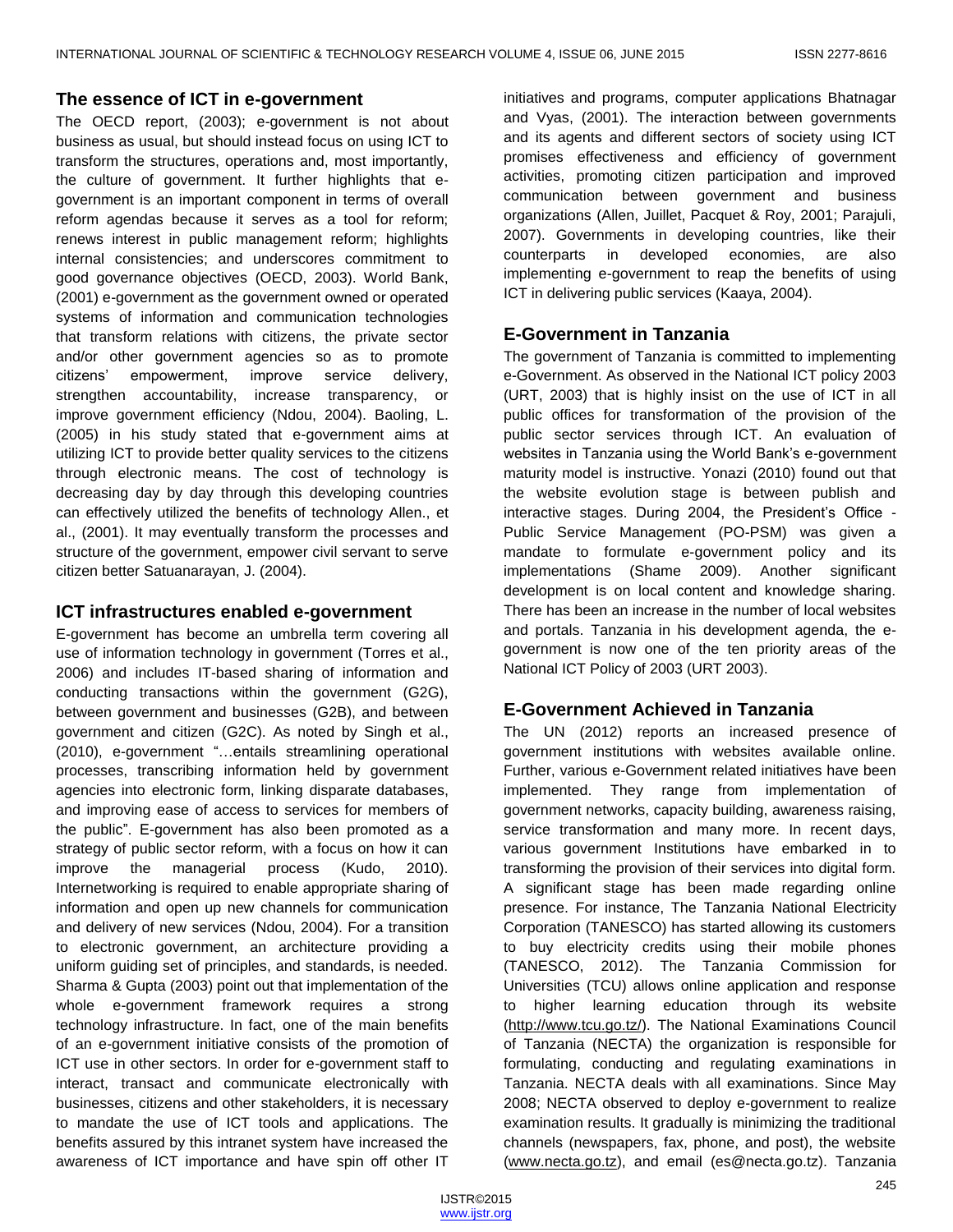Revenue Authority (TRA) is a central government revenue body responsible for assessing and collecting specified revenue, and administering and enforcing the tax related to government revenue (URT, 2006). TRA is mandated to conduct its business in the Tanzania mainland. It integrated Tax administration System, Computerized Motor Vehicle Registration system, radio and data communication infrastructure, and the TRA website [\(www.tra.go.tz\)](http://www.tra.go.tz/) (TRA, 2006). The Ministry of Finance and Economic Affairs (MoFEA) is a Tanzania government union ministry responsible for the overall management of government revenue and expenditure. The ministry also provides professional advice to the government on financial and economic affairs. In recent years, the Ministry has benefited from the Public Sector Reform Program (PSRP) in which egovernment is a key agenda (PoPSM, 2006). These include installation of telecommunications networks, implementation of various inter and intra ministerial systems, and the creation of a website [\(www.mof.go.tz\)](http://www.mof.go.tz/). The UN report (2012), Tanzania has made some significant progress in e-government. For instance, in 2010, the world average e-readiness index was 0.4406 while that of Tanzania was 0.2926. In 2012 the country's e-readiness index is 0.3311 at 0.4882 world average.

# **E-government at TANESCO**

TANESCO is still at its initial stages in deploying egovernment services to its customers. One of the biggest problems that the company faces is poorly ICT infrastructures, which would not help transform the company. This is the case not with TANESCO but with many organizations in Tanzania. Alphoce Magori, a Computer Analyst Programmer at the Bank of Tanzania (BoT) argues that "there is a negative understanding of the benefits of ICT in Tanzania." Many civil servants, apart from being ICT ignorant, believe that technology has a negative impact on their jobs. He acknowledges that ICT facilities are expensive but this is only in the initial stages. Gharib Bilal, a former Chief Minister of the Revolutionary Government of Zanzibar who was argues that, "Tanzania's civil servants must transform their mindsets and adopt any means that may help to minimize costs of production and increase efficiency". One of these transformations must include the use of ICT facilities in areas where these facilities are available and to make them affordable for everyone to use. According to him, that is the best way to bring egovernment technology to communities facing a high illiteracy rate and poverty. The experience of mobile phones in Tanzania illustrates that Tanzanians are ready for change and adopt it when given the opportunity.

# **Conceptual Framework**

The conceptual framework in this work structured from a set of broad ideas, models and theory that looking the role of egovernment in delivery of public services and enrich by suitable literature link variable and its interaction. This work was guided by ICT infrastructures an independent variable to the improving quality of delivery service a dependent variable. This relationship is explained detailed in conceptual framework in figure 1 below that independent variable concentrate on improve quality of delivery service in the government organizations, link the government activities with ICT facilities that the world is having today to smooth government operations. That noted, in both developed and developing governments increasingly putting e-government on as model of providing public services to its citizens (Bhatnagar, 2004) to improve quality of delivery services.

### **Figure**: **conceptual framework**

### **Independent Variables Dependent Variable**



# **ICT infrastructure**

In this work; ICT infrastructure is marked as a variable that contribute to improve quality of delivery service throuh egovernment in government organizations and agencies. Heeks, (1999) human capacity in ICT is a basic ingredient for government to govern, apply ICT to manage, provide services, and account for its performance through its ICT features that that includes computers with accessories, computers connected with internet, wireless, organization website, computer software, emails, call centers and counters, instant messaging, interactive digital TV, radios, and interactive voice response systems and others channels are mobile devices, personal computers, public internet access points, SMS, telephone are facilities attribute for government to improve quality of delivery service on day to day by employ an integration of inter and intra governmental systems and procedures to reach the maximum government servants to delivery services. Furthermore in the conceptual framework ICT infrastructures involved in e-government as key feature that determine the quality and stages of e-Government implementation (Ho 2001, Holliday 2002) and its role in delivery of public services. ICT infrastructures building connectivity with the number e-government facilities to function vertically and horizontally and enable the public servants to share file and data sharing across government departments, thereby contributing to the elimination of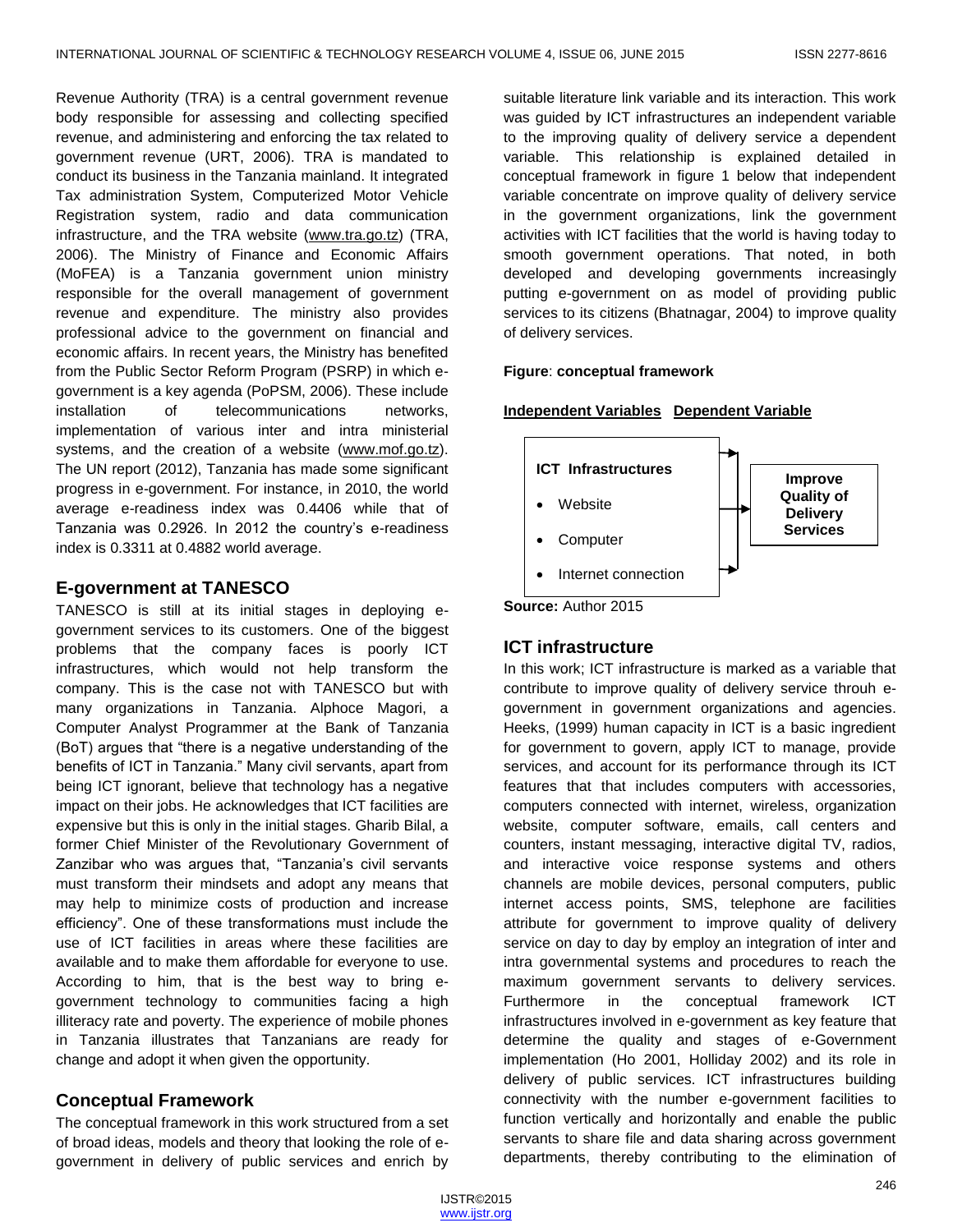mistakes from manual procedures, reducing the required time for transactions to attain efficient service delivery through streamlining internal processes, faster and more informed decision making, and by speeding up transaction processing eventually improves service delivery. The ICT infrastructures allow public servants to use a single point of entry to send and receive information and process transactions across multiple departments. In this case, ICT infrastructures it provide the necessary tools that allow communication among public offices through web-based Cordela (2007), in the e-government ICT infrastructures has potential contribution the public servant to it task easy to complete task, save time, easy to consult other information online and share with other staff for decision making in delivery public services. The ICT infrastructures it automatically influence government to employ egovernment to improve quality of delivery services as argued by Nohria and Berkley (1994) that the implementation of ICTs to automate existing administrative procedures can improve the administrative system's efficiency and effectiveness without changing its underpinning logic. This means e-government contributes towards achieving principles of Weberian theory in maximum efficiency. The full and well installed ICT infrastructures it assure internetworking which is very key for e-government to success by enable appropriate sharing of information and open up new channels for communication in improve quality of delivery services. The e-government putting services on-line through strengthened it substantially decreases the processing costs of many activities compared with the manual way of handling operations of government operations in delivery public services, for that matter in improves delivery services. The Intranets allow different departments to share databases of common customers and to pool skills and capacities of their members for problem solving Rinne et al., (2001) in improve quality of delivery services.

## **Research Methodology**

This work was descriptive in nature. Both quantitative and qualitative methods as Pickard (2007) suggests for in descriptive research were applied. The work adopted a mixed-methods research procedure in order to enjoy the benefits of both quantitative and qualitative approaches that contain elements of both qualitative and quantitative approaches as recommended by Brewer & Hunter 1989; Howe 1988; Miles & Huberman 1984. The work were involved a population of 31out of 169 employed staff of Tanzania Electric Supply Company Limited (TANESCO) workers at Ruvuma region whereby the sample frame, sample and sampling techniques to draw it respondents. TANESCO was chosen in this study because it is a government entity that provides public service as the study intends to assess the role of e-government in delivery of public services. This work used both random and purposive

sampling techniques. The purposive sampling was applied specifically to select heads of department and stratified random sampling was used to select respondents from various departments in the company.

## **FINDINGS**

The findings from this work revealed that ICT infrastructures has great contribution in the role of e-government in delivery of public services based on response from seven departments that include; power generation department with three sections (mechanics, electrical and control), power distribution with five sections (planning engineer, construction, maintenance, revenue protection and emergency), finance with three sections (billing, accountant and procurement and store), human resource department, ICT department and customer relations department in TANESCO regional office as displayed in table 1.

#### *Table 1: Department were respondent working*

|                    | Frequency | Percent | <b>Cumulative</b><br>Percent |
|--------------------|-----------|---------|------------------------------|
| Administration     | 2         | 6.5     | 6.5                          |
| Finance            | 7         | 22.6    | 29.0                         |
| Power generation   | 7         | 22.6    | 51.6                         |
| Power distribution | 11        | 35.5    | 87.1                         |
| Human resource     | 2         | 6.5     | 93.5                         |
| ICT                | 1         | 3.2     | 96.8                         |
| Customer relations | 1         | 3.2     | 100.0                        |
| Total              | 31        | 100.0   |                              |

*Source: Research Findings, 2015*

## **Contribution of ICT Infrastructure in Delivery of Public Service**

Organization website and internet connectivity; regards with the response from all respondents in seven departments of TANESCO regional office 100% agree that organization has website as shown in the figure1, it also observed and stated by respondents computer are connected to internet during visit respondents of the public servants are using internet to receive and send information on vertical and horizontal interactions while delivery public services. Statistics revealed that organization has improved the availability of computer connected to internet for assure its delivery of services through e-government. It further noted that whole TANESCO regional office has one ICT specialist support to an entire region, which this support Tanzania ICT policy (2003) that government insisted invest and install ICT facilities and ICT specialist for technical assist the government sectors employ e-government in delivery of public services, from the statistics TANESCO has acknowledges that e-government has the potential to enhance quality and effectiveness delivery public services.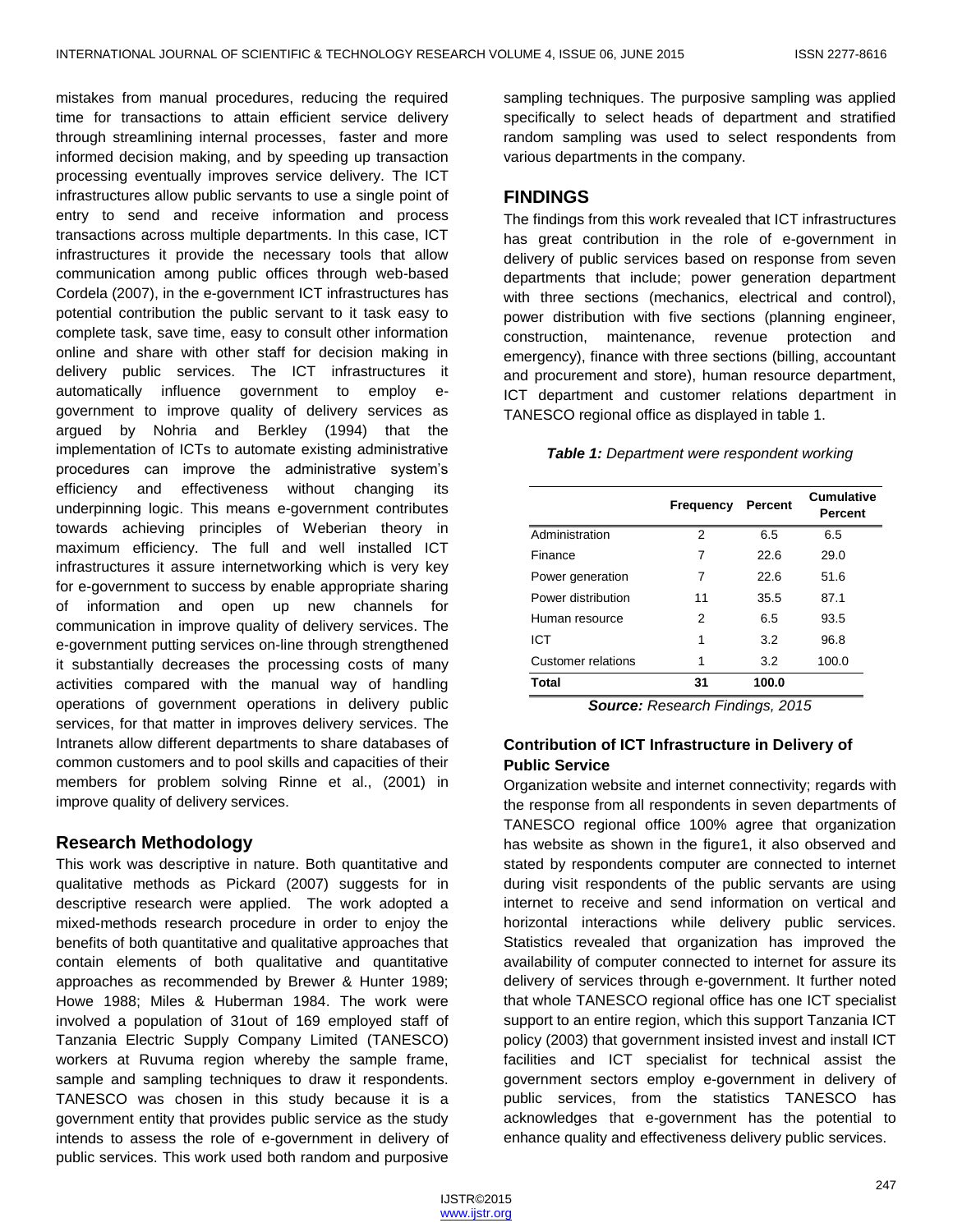#### *Figure 1: Responds an organization have a website*



*Source: Research Findings, 2015*

The thirty one respondents about 19.4% strongly agree, 67.7% agree, 12.9% disagree on the role of ICT infrastructure at the work improve quality in delivery of services as displayed in the table 2, the same response were agreeable that the role of ICT infrastructure has great contribution to transparency and accountability in delivery of services at work. This statistics cement that ICT infrastructure has an impact in improve quality of delivery public services by employ an electronic government are improving efficiency, effectiveness, transparency and responsibility of public governments in delivery of public services in government structures.

## *Table 2: Role of ICT infrastructure in delivery of public services*

|                 | <b>Frequency</b> | Percent | <b>Cumulative</b><br><b>Percent</b> |
|-----------------|------------------|---------|-------------------------------------|
| Strongly agree  | 6                | 19.4    | 19.4                                |
| Agree           | 21               | 67.7    | 87.1                                |
| <b>Disagree</b> | 4                | 12.9    | 100.0                               |
| <b>Total</b>    | 31               | 100.0   |                                     |

*Source: Research Findings, 2015*

The functional ICT has great role to efficiency in delivery of services as results from thirty one respondents about 71.0% strongly agree, 29.0% agree while none has stated disagree and strongly disagree as demonstrated in the table 3. The results on ICT infrastructure is strongly agreed that has a great contribution to paramount the role of the e-

government in delivery of public services but rate of utilization of ICT facilities in the organization was rated 12.9% low, 71.0% medium and 16.1% high as from the reflected results it is revealed that ICT facilities utilization is medium

### *Table 3: Function ICT in contribution to efficiency in delivery of services*

|                | Frequency | Percent | Cumulative<br>Percent |
|----------------|-----------|---------|-----------------------|
| Strongly agree | 22        | 71.0    | 71.0                  |
| Agree          | 9         | 29.0    | 100.0                 |
| Total          | 31        | 100.0   |                       |

*Source: Research Findings, 2015*

The response from respondents staff during the work about 16.1% rate a low, 77.4% rate at medium and 6.5% rate at high disagree on role of ICT infrastructure in enhance creativity and innovation in delivery of service at your work as displayed in table 4.

| <b>Table 4:</b> Role of ICT infrastructure in creativity and |
|--------------------------------------------------------------|
| innovation in delivery of service                            |

|              | Frequency | Percent                          | <b>Cumulative</b><br>Percent |
|--------------|-----------|----------------------------------|------------------------------|
| Low          | 5         | 16.1                             | 16.1                         |
| Medium       | 24        | 77.4                             | 93.5                         |
| High         | 2         | 6.5                              | 100.0                        |
| <b>Total</b> | 31        | 100.0                            |                              |
|              |           | Course: Desarrol Finalisms, OOAF |                              |

*Source: Research Findings, 2015*

Further results show that 25.8% strongly agreed, 67.7% agreed and only 6.5% disagreed that computer knowledge and skill increase and widening capacity of public servants in delivery public services. Basically consider this statistics the role ICT infrastructure it averaged at medium rate in enhance creativity and innovative in delivery of public services on electronic government. Also statistics on computer knowledge and skill increase and widening capacity of public servants in delivery public services as it pressures and opportunities for network creation and team building as argued before, an e-government requires a complex web of interrelationships among government, employees and other governmental agencies horizontal and vertical integration, and therefore create a large and diversified network of relationships and enables team work creation, giving employee the possibility to participate in forums, and in decision making processes, contributing actively in delivery of public services. The ICT infrastructure it increase speed in delivery of services in an organization respondents rates 16.1% it low, 83.9% medium and none rated high as displayed in table 5. Base on the results the speed of internet as one of ICT infrastructure has a significant contribution to role e-government in delivery of public services.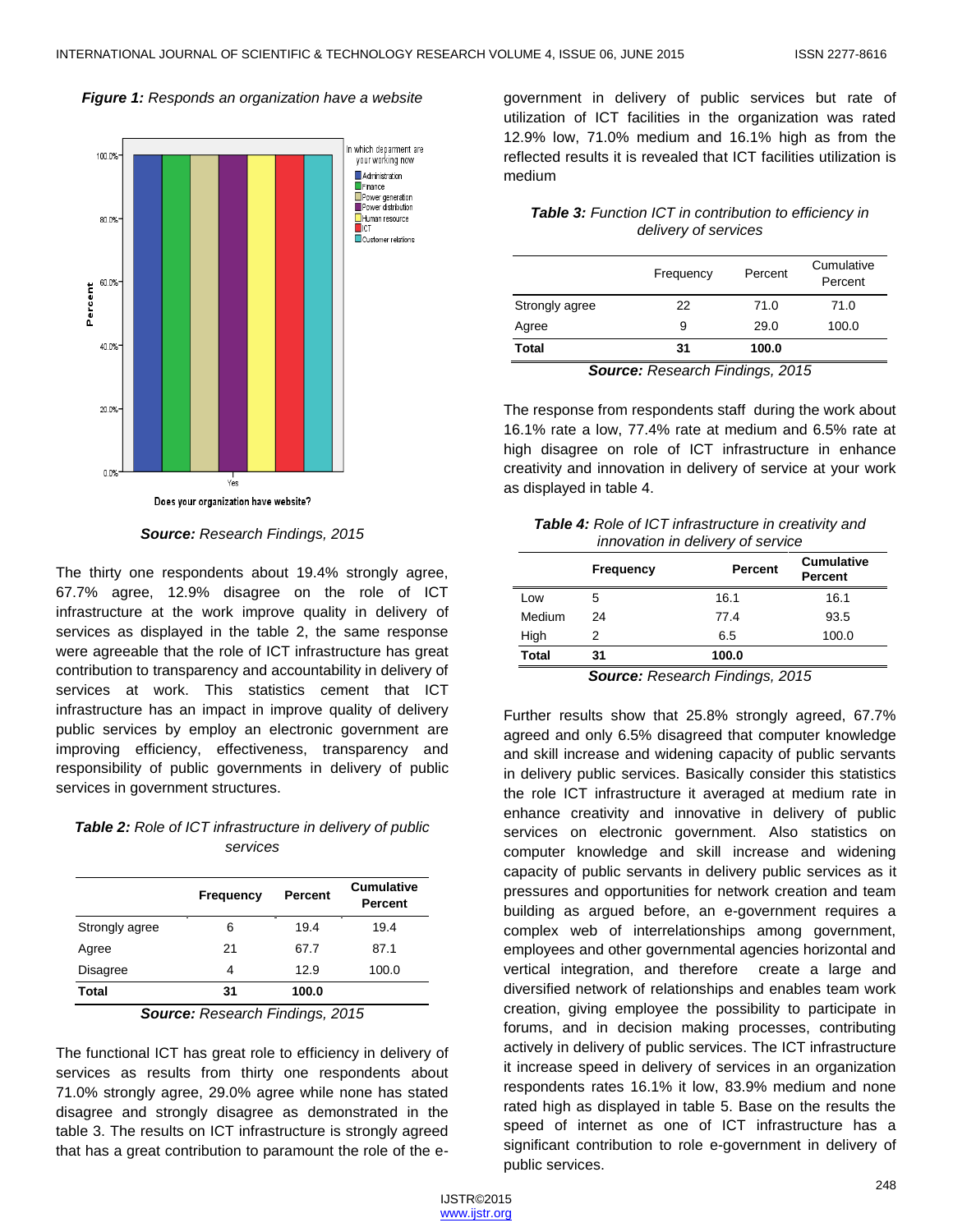| Table 5: Role of ICT infrastructure in speed delivery |   |  |
|-------------------------------------------------------|---|--|
|                                                       | . |  |

| of service                                                         |    |       |       |  |
|--------------------------------------------------------------------|----|-------|-------|--|
| <b>Cumulative</b><br><b>Percent</b><br><b>Frequency</b><br>Percent |    |       |       |  |
| Low                                                                | 5  | 16.1  | 16.1  |  |
| Medium                                                             | 26 | 83.9  | 100.0 |  |
| Total                                                              | 31 | 100.0 |       |  |

*Source: Research Findings, 2015*

Working through e-government enhance capacity of staff and save time in delivery services as thirty one response from public servants show that 45.2% strongly agree, 54.8 agree and none of them disagree and strongly disagree on working through e-government enhance capacity of staff and save time in delivery services table 6.

#### *Table 6: Working through e-government and save time in delivery services*

|                | Frequency | Percent | Cumulative<br>Percent |
|----------------|-----------|---------|-----------------------|
| Strongly agree | 14        | 45.2    | 45.2                  |
| Agree          | 17        | 54.8    | 100.0                 |
| Total          | 31        | 100.0   |                       |

#### *Source: Research Findings, 2015*

The statistics revealed that working through e-government it internally administration transactions, communications and interrelationships for easy information flow and transfer offers considerable opportunity to increase government capacity. Intranets allow different departments to share databases of common customers and to pool skills and capacities of staff to faster and transfer of services and information quicker and cheaper, Knowledge based or expert on systems help to create a more responsive in delivery of public services. The ICT infrastructure enhanced in delivery of public services to people as revealed from thirty one respondent's results 32.2% strongly agree, 58.0% agree and 9.7% disagree that the ICT infrastructure enhance delivery public services to people table 7. The respondent further results show that 71.0% strongly agree, 25.8% agree and only 3.2% disagree that a well application of ICT increase the capacity of government in delivery services displayed in table 7. Based on the statistics revealed that e-government implementation it has potential in interact, transact and communicate electronically, with citizens and other stakeholders that make easier delivery of public services whereby E-government has shown an umbrella term covering all use of information technology in government and includes IT-based sharing of information and conducting transactions within the government (G2G), between government and businesses (G2B), and between government and citizen (G2C).

| <b>Table 7:</b> ICT infrastructure enhance delivery |
|-----------------------------------------------------|
| public services                                     |

|                 | <b>Frequency</b> | Percent | <b>Cumulative</b><br>Percent |
|-----------------|------------------|---------|------------------------------|
| Strongly agree  | 10               | 32.3    | 32.3                         |
| Agree           | 18               | 58.1    | 90.3                         |
| <b>Disagree</b> | 3                | 9.7     | 100.0                        |
| Total           | 31               | 100.0   |                              |

*Source: Research Findings, 2015*

The e-government in government organization improve standard and quality in delivery of public services as results shows that 35.5% are strongly agree, 61.3% agree and 3.2% disagree on the implementation of e-government in government organization improves standard and quality in delivery public services as displayed in table 8. The statistics revealed that the e-government in delivery of public service reduces the bureaucracy, fast and convenient transactions, and obviously enhances the quality of services, in terms of time, content and accessibility.

*Table 8: The e-government improves standard and quality in delivery public services*

|                 | <b>Frequency</b> | <b>Percent</b> | <b>Cumulative</b><br>Percent |
|-----------------|------------------|----------------|------------------------------|
| Strongly agree  | 11               | 35.5           | 35.5                         |
| Agree           | 19               | 61.3           | 96.8                         |
| <b>Disagree</b> | 1                | 3.2            | 100.0                        |
| Total           | 31               | 100.0          |                              |

*Source: Research Findings, 2015*

The role of e-government in delivery of public service delivery obviously enhances the quality of services and accessibility. The application of e-government to the public servants has demonstrated to increases their performance and adhered to standards in delivery public service.

## **CONCLUSION AND RECOMMENDATION**

In this statistical results it greatly, the success of egovernment in government organizations adepend on well established ICT infrastructures for public servants to delivery public services at improved standards.

## **Conclusion**

It concluded that e-government is a kind of governmental administration which is based on ICT services. Electronic government describes the use of technologies to facilitate the operation of government and disperse of government information and services. This implies that the world has changed from manual procedures and standards stepped into a new knowledge era which now it is inevitable to change for both developed and developing countries that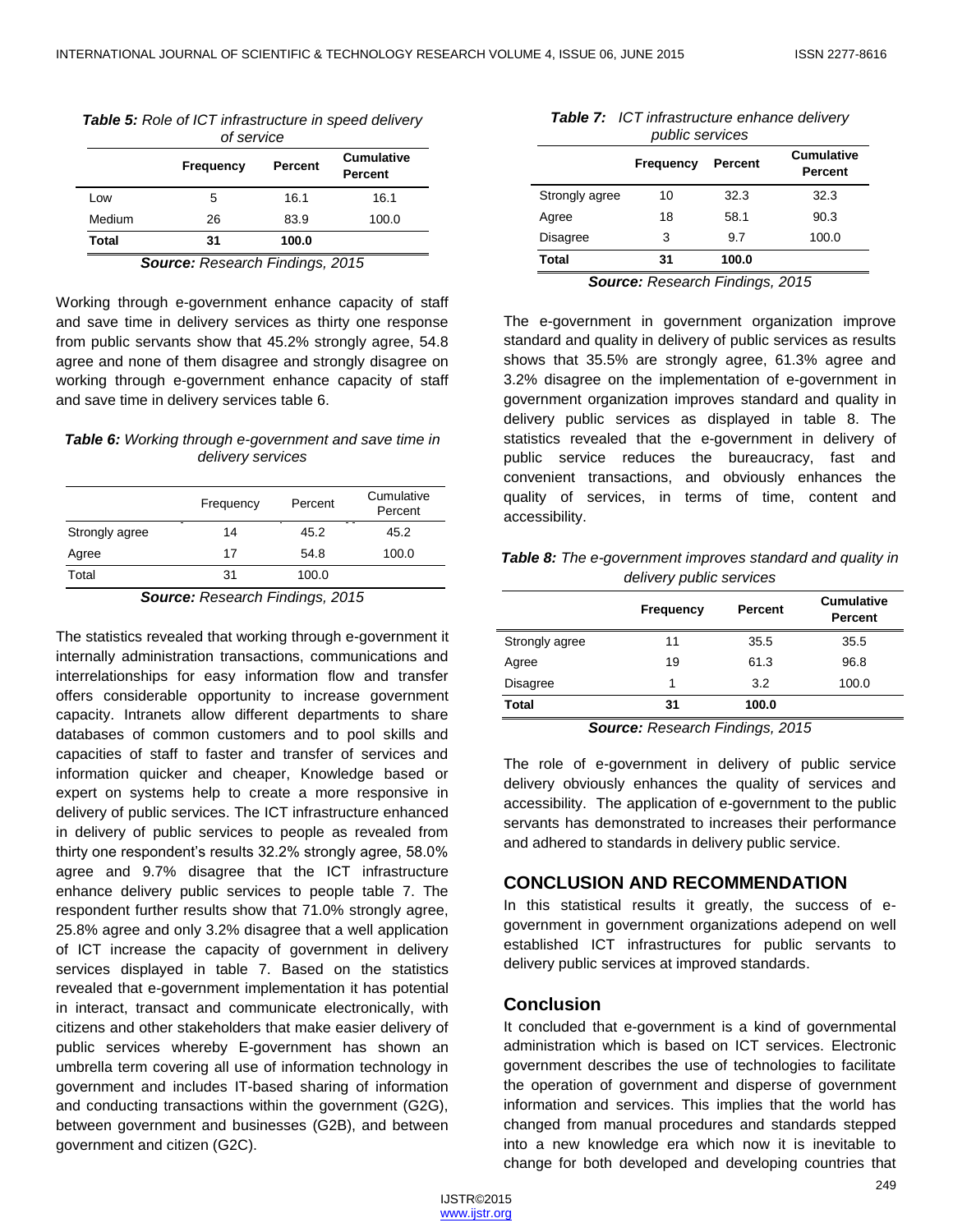aiming a tremendous impetus to move forward with higher quality, cost-effective, government services and a better relationship between citizens and government. In regards to statistical data from this work, it concluded that in the government organization still e-government not maximizing it role in improve quality of delivery services as noted ICT infrastructures are not fully installed and those fewer are not well utilized to improve quality of delivery services.

## **Recommendation**

In regards to this work, in order for e-government to be successful in Tanzania in ministry department agencies and other governmental organizations this work it greatly recommended that government to ensure that ICT infrastructures in government organization are strengthened so as to reap the benefits of technology in delivery of public services.

## **REFERENCE**

- [1] Adeboye, T. O. (1995). Governance and economic development. Paper presented at good governance for Africa conference, Maastricht, NL
- [2] Allen, B. A., Juillet, L., Pacquet, G., & Roy, J. (2001). E-governance and government on-line in Canada: partnerships, people and prospects.
- [3] Araujo, MCR & Grande, JIC. 2003. Performance in e-government: web site orientation to the citizens in Spanish municipalities.
- [4] Banks,D., J. Oxman, S. Rodgers, and P. Irish. 2002. "Mission in Action: An Operational Definition of E-Government". National Defense University: Washington DC,
- [5] Baoling, L. (2005). On the barriers to the development of E-Government in China. 7<sup>th</sup> International conference of Electronic Commerce. ACM
- [6] Berman, E. M. (1997). Dealing with cynical citizens. Public Administration Review, 57(3), 105- 112. Retrieved from
- [7] Bhatnagar, S. (2004). E-Government from Vision to Implementation: a practical guide with case studies. New Delhi: Sage.
- [8] Bhatnagar, S. and Vyas, N. (2001) Gyandoot: Community-Owned Rural Internet Kiosks, World Bank:
- [9] Brynard, P. A (2002) E-government in Kuye, J. O., Thornhill, C., Fourie, D.,
- [10] Brynard, P. A., Budd, Leslie & Harris, Lisa (2004) E-governance: Managing or governing?, New York: Routledge
- [11] Ciborra, C. and Navarra, D. 2005 Good Governance, Development Theory, and Aid Policy: Risks and Challenges of E-Government in Jordan
- [12] Coleman S. (2006). African e-Governance Opportunities and Challenges, University of Oxford, Oxford University Press.
- [13] Colesca, SE & Dobrica, L. 2008b. Adoption and use of e-government services: the case of Romania. Journal of Applied Research and Technology 6(3) 204-217
- [14] Cordella, A. (2007). E-government: towards the ebureaucratic form? Journal of Information Technology, 22 (3), 265-274.
- [15] Dada, D.(2006). The failure of e-Government in developing countries: A literature review. Electronic Journal of Information Systems in Developing Countries.
- [16] Dodd, J. (2000) Delivering on the E-government Promise. A Government Technology Industry Profile: NIC.
- [17] Gregory, G. (2007) .E-government. Encyclopedia of Political Communications. Los Angeles
- [18] Heeks, R. (2002). E-government in Africa: Promise and practice. Institute for Development Policy and Management,
- [19] Heeks, R. (1999) Reinventing Government in the Information age: International Practice in ITenabled Public Sector Reform, Routledge, London,
- [20] Herman, P. (1996). Does computerization save government money. Information infrastructure and Policy, 5, 235-251.
- [21] ITU. 2006. "ICT and Telecommunications in Least Developed Countries". ITU: Geneva, Switzerland
- [22] Kaaya, J. (2004). Implementing e-Government Services in East Africa: Assessing status through Content Analysis of Government Websites. Electronic Journal of e-Government, 2(1), 39-54.
- [23] Kashorda, M. (2009). Electronic/mobile government in Africa: Progress made and challenges ahead. UN Public Administration Program, 1-33. Retrieved from
- [24] Kenny, C. (2001, June). The Internet and economic growth in LDCs. (Paper No. 2002/75). Policy paper presented at the World Bank, Washington, DC.
- [25] Kitaw, Y (2006) E- government in @frica: Prospects, Challenges and Practices. Swiss Federal Institute of Technology: MoT